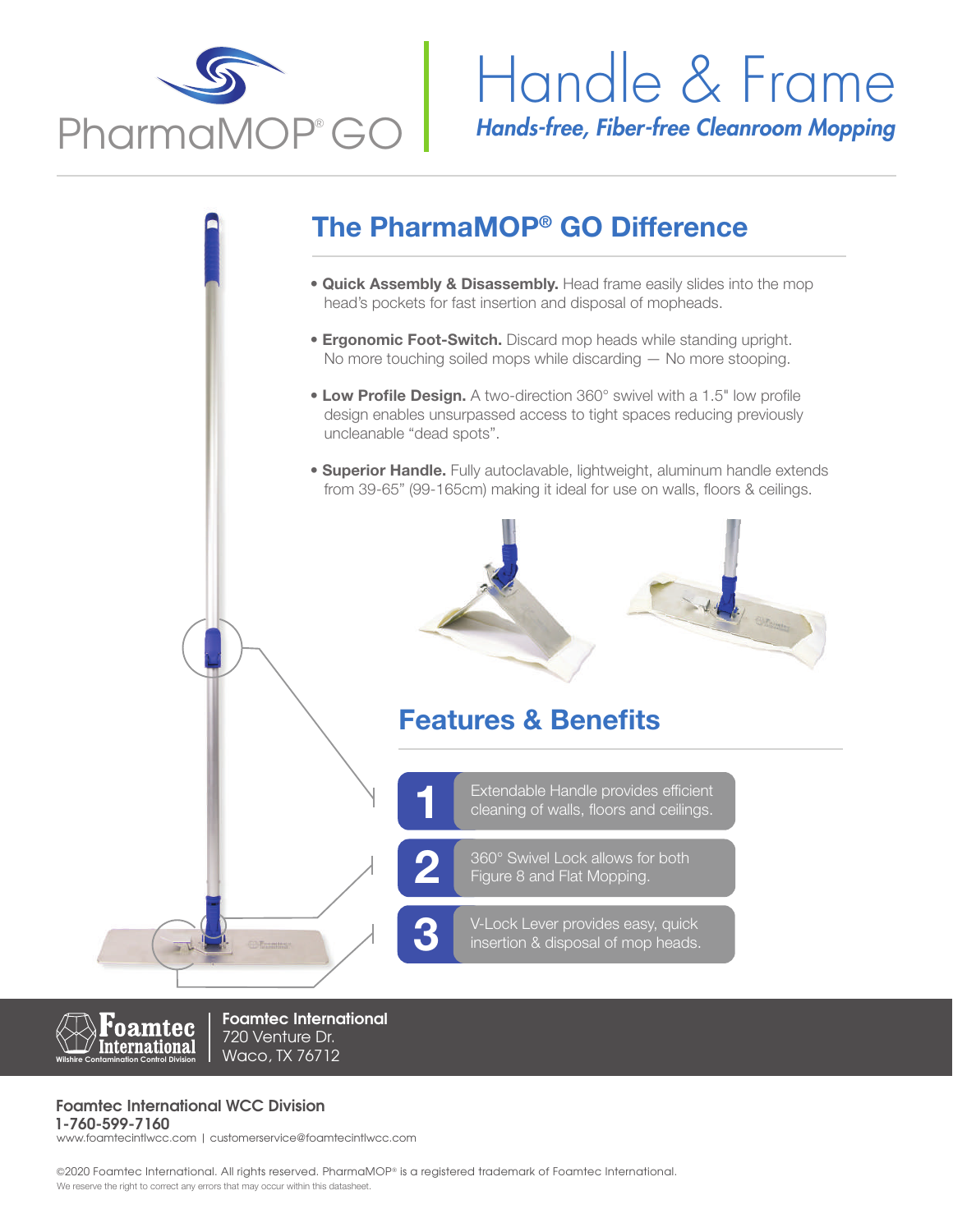

# Mop Head

## Sahara+ PharmaMOP® GO Mop Head

- **Advanced Construction.** An absorbent cleanroom foam core is ultrasonically welded between a layer of a non-linting hybrid microfiber and laminated with dual Sahara® Foam Scrubbing Strips for exceptional cleaning.
- **Minimize Surface Microbial Contamination.** Unique mop head materials dislodge, entrap and remove residues and soils while evenly applying disinfectant to meet contact time requirements.
- Reduce Work Time. Ultrasonically sealed pockets allow the mop frame to slide into the mop head and be ready-for-use within seconds.
- **Ultimate Compatibility.** Provides efficient cleaning of walls, floors and ceilings. Compatible with bleach, QUAT, peracetic acid, peroxide, and IPA-based cleaning and disinfecting agents.
- **Quality Manufacturing.** Manufactured in an ISO 13485 & ISO 9001 facility on a fully automated fabrication line. Ideal for use in ISO 3-9 cleanrooms. Available gamma irradiated, SAL 10-6.

### Features & Benefits





**Foamtec International** 720 Venture Dr. Waco, TX 76712

### **Foamtec International WCC Division**

**1-760-599-7160** www.foamtecintlwcc.com | customerservice@foamtecintlwcc.com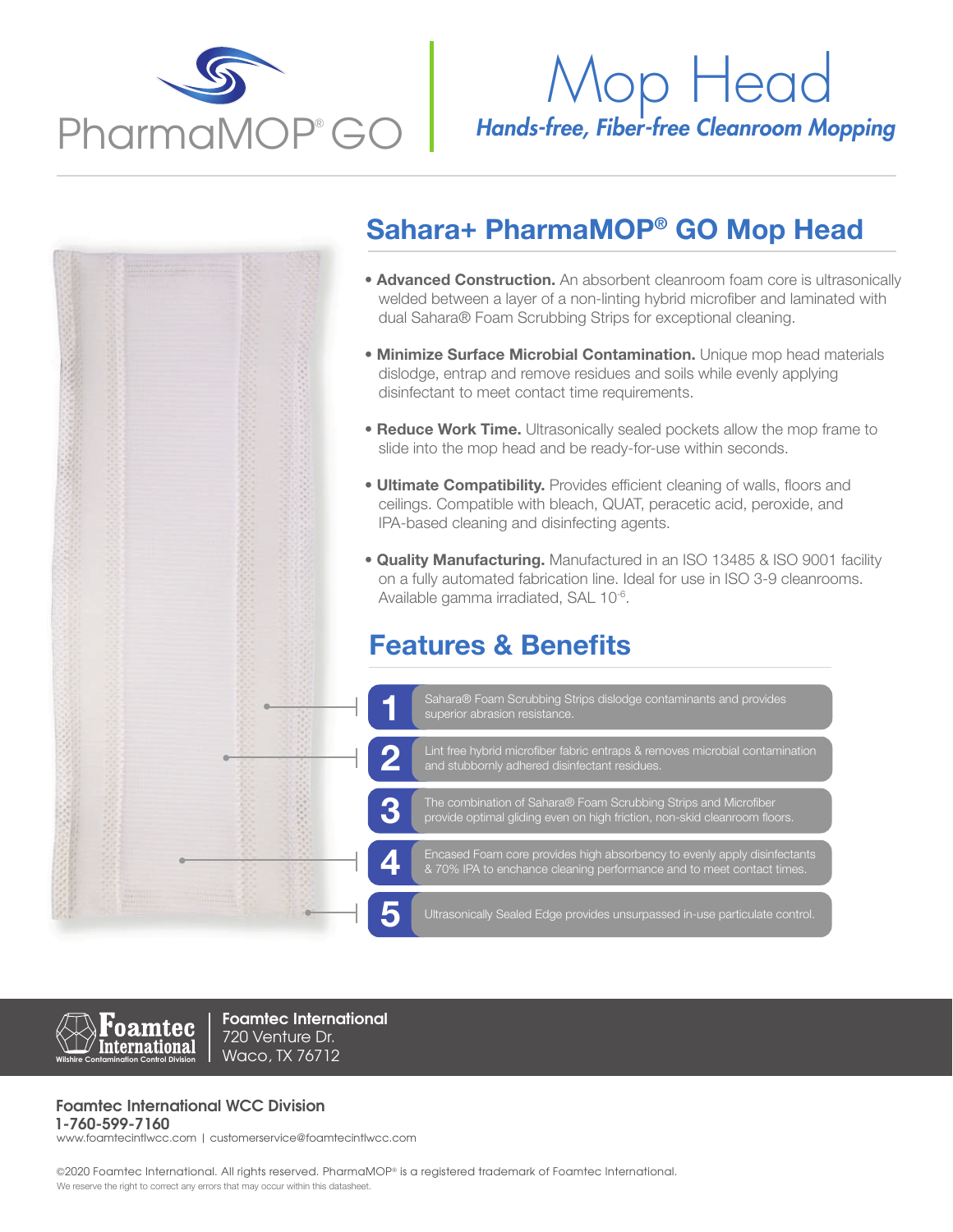

## Bucket & V-Bracket

## PharmaMOP® GO Bucket & V-Bracket

The stainless steel v-bracket inserts into a specially-designed mop bucket enabling a hands-free assembly of the mop head onto the mop frame. In addition, mop heads can be pre-saturated in the bucket for cleaning SOP's that require single-use mop heads.

The bucket and bracket system accommodate up to 12 mop heads. All components are autoclave safe and are designed to be used in ISO Class 3-9 cleanrooms.







**Foamtec International** 720 Venture Dr. Waco, TX 76712

#### **Foamtec International WCC Division 1-760-599-7160**

www.foamtecintlwcc.com | customerservice@foamtecintlwcc.com